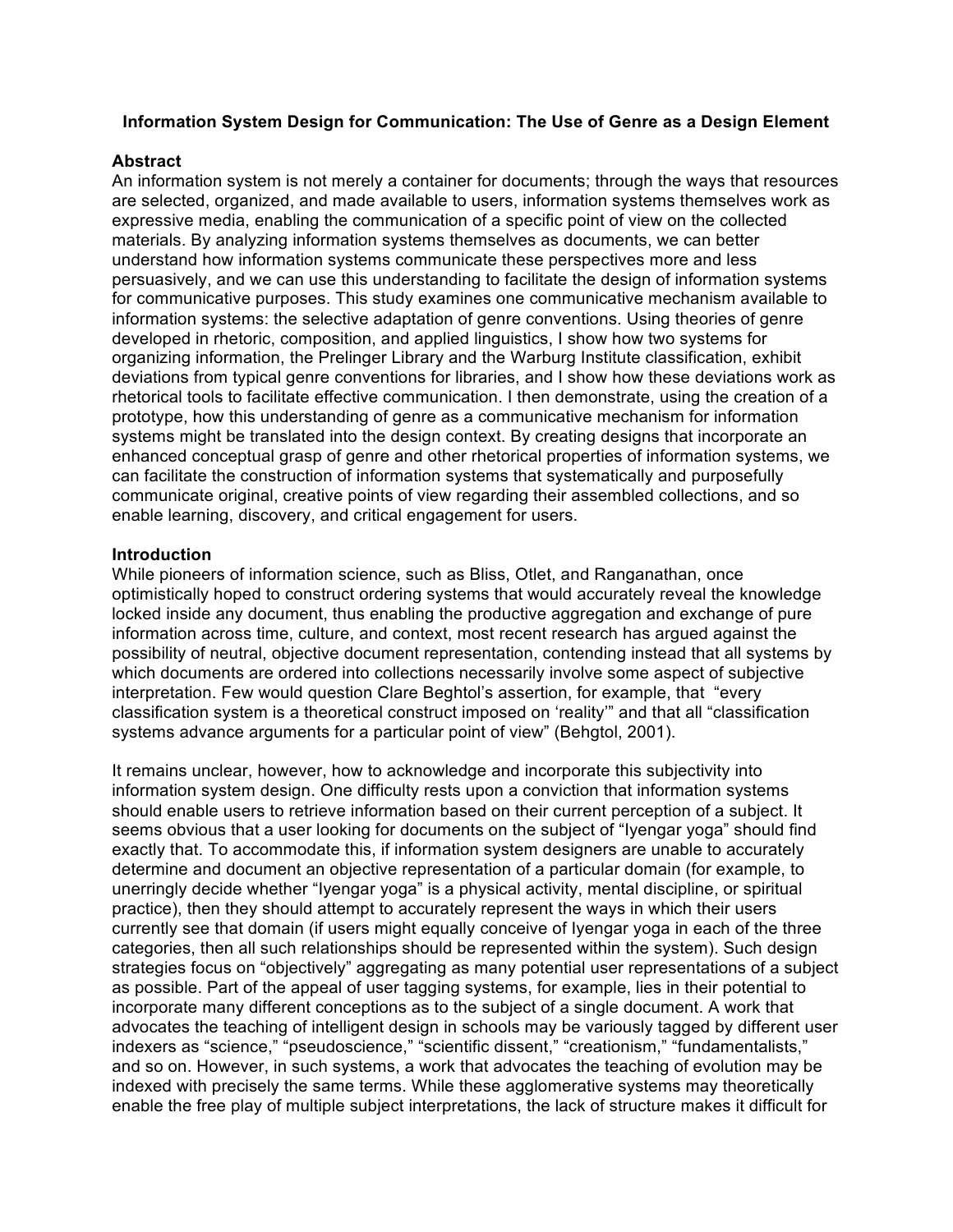users to identify and learn about the different perspectives that might be represented, and then to critically evaluate and judge between them. Moreover, there is no way to ensure that all possible points of view are actually included in the system; it is impossible to verify that a truly accurate picture of the subject has been generated. Even the compilation of subjective user representations, it seems, cannot be a completely objective process.

Another design strategy, however, involves not aggregation but individuation. If information systems cannot achieve neutrality or objectivity, it can be seen as more honest and responsible to embrace the singularity of one particular perspective toward a system's collected resources. A collection that, through the ways in which it selects, organizes, and otherwise makes its resources accessible to users, straightforwardly advocates the teaching of intelligent design in schools and shows how, it its particular point of view, intelligent design represents a form of scientific dissent, may better enable its users to understand (and, after consideration of the provided evidence collected in the information system, either accept or reject) this conception of the subject than a system that attempts to "objectively" include multiple perspectives on the issue. In openly presenting a specific point of view, such systems may enable deeper possibilities for communication and dialogue between groups than do systems that theoretically attempt to meld multiple interpretations. It then becomes a design goal for an information system to express a persuasive case for the interpretation that it depicts, just as any more traditional form of document is required to do.

But how is it that information systems are able to thus communicate subject interpretations, and what design elements enable an information system to communicate effectively, that is, to be persuasive? Most research in this area has involved *what* information systems might communicate and the social effects produced when these subjective messages are taken for objective truth, and not *how* systems that make no claims to neutrality are able to express arguments more or less effectively. In order to adopt this second design approach and fully take advantage of the expressive potential of information systems, it becomes necessary to examine the communicative mechanisms possible for different forms of structured document collections. Once these rhetorical properties are identified and described, we can examine how to incorporate them into the design process.

This study demonstrates how one such communicative mechanism, the selective adaptation of genre conventions, operates in existing information systems. First, I summarize genre research from the fields of rhetoric, composition, and applied linguistics, and I describe how the manipulation of genre conventions works as a mechanism for rhetorical communication. Next, I show how this communicative mechanism manifests itself in two existing information systems: the Prelinger Library in San Francisco and the classification of the Warburg Institute in London. In this portion of the study, I employ a humanistic, interpretive mode of research, and the primary investigative technique is that of close reading, or critical textual analysis, as commonly employed in the humanities to comprehend the meaning and form of texts.

In the final part of the article, I demonstrate how the conceptual understanding achieved through the interpretive study applies in a practice context. By describing my design for a prototype system that explicitly uses the rhetorical mechanism of genre adaptation for persuasive purposes, I show how a firmer grasp of the communicative mechanism of genre adaptation, as generated through the first portion of the study, can facilitate the design of information systems that pursue explicit rhetorical goals. For this aspect of the study, I adopt a design research approach, in which the development of innovative artifacts is used to solidify and extend the conceptual understanding achieved via the critical interpretation of selected examples performed in the first part of the study.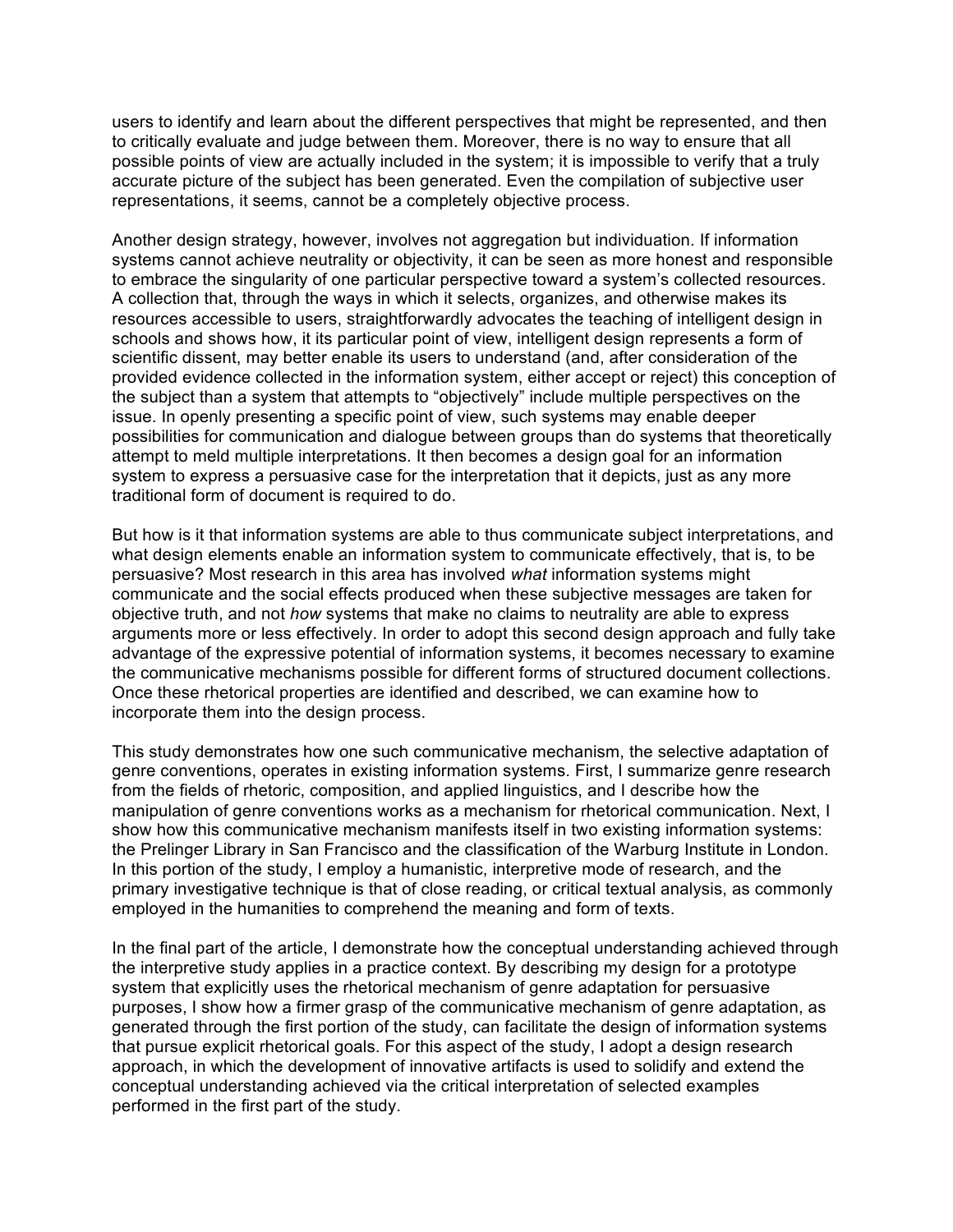**Genre: Mediation Between Rhetorical Situation, Audience Expectations, and Innovation** Traditionally, the study of genre in rhetoric and literary studies has involved the identification of structural and stylistic properties associated with persistent document forms, as in the use of *in medias res,* or beginning in the middle of the action, with the epic poem. More recently, however, scholars have associated genre with the idea of rhetorical situation, or context, articulated by Lloyd Bitzer (1968) as the confluence of factors, including audience, events, and constraints on potential action, that work to determine a certain type of textual response. The presentation of an award to honor someone's lifetime achievements does not just suggest a speech that summarizes those accomplishments; it *requires* such a speech. Jamieson (1973) notes that existing rhetorical forms condition the perception of what constitutes an appropriate rhetorical response to a situation. Jamieson asserts, for example, that George Washington's inaugural address drew from the existing form of a sermon in content, structure, and style. Jamieson further contends that, as certain forms are standardized in the context of particular institutions (such as the inaugural and the United States presidency), they instill "expectations in the audiences and rhetors of the institutions" (Jamieson, 1973, p. 165). Miller (1984) strengthens the connection between genre and situation, claiming that genre conditions the situation as it works to standardize communicative expression in specific activities. Genre, in this conception, *is* a form of embedded social action that plays a role in forming the social context (situation), and genre definitions should be rooted in pragmatic, and not just formal, elements. The sequential list of steps that characterizes the modern genre of recipe isn't merely an accident of form: the list of steps signifies a situational need to precisely specify the actions to be performed in preparing a dish, as the current audience of cooks, who perhaps don't prepare meals every day and who lack training and skill in the culinary arts, cannot be expected to fill in gaps in the procedure. In contrast, even slightly older recipe books, such as those of Elizabeth David from the 1950s, are written in paragraph form and are much looser in their prescriptions: "add a wineglass of stock and put in a slow oven," or "cook until done," etc. Cooking as a recurring practice, due in part to its changing community of actors, has become more like following a list of steps, less improvisational and responsive to changing and particular conditions. The genre of recipe has both reflected and reinforced the way this activity is constituted. Similarly, Yates (1989) describes the emergence of the report as a genre in twentieth-century American businesses. In Yates's historical study, the evolution of the report, in its reliance on charts, tables, graphs, and other forms of visual summary for complex performance data, not only reproduced changes in organizational structure and work practice, as companies grew and required specialized, centralized functions within controlled hierarchical power structures, but in turn, these communicative forms themselves shaped organizational structure and work practice. If information can't be expressed as an executive summary, it may be unlikely to find its way into the echelons of higher management; work activities that don't directly affect the "bottom line" of a report may be devalued.

Accordingly, if the social action associated with the communicative purpose is conceptualized as almost inseparable from the genre itself, the distinguishing details of that action as it occurs within different communities of practice become significant. Bazerman (1988), a researcher of composition studies, examines academic journal articles from biology, sociology, and literary studies to show how structure, organization, position of the author in the text, and other aspects of the research article change according to disciplinary activities and expectations. For example, although the articles that Bazerman examines use a "technical" vocabulary, the technical terms have a different import in the different domains. In the literary article, use of the term *sonnet* explicitly encompasses the tradition of the English sonnet as it evolves through Shakespeare, Donne, Herbert, and so on. In contrast, the use of terms such as *van der Waals distances* in the biology article is meant to be ahistorical, clear, and specific.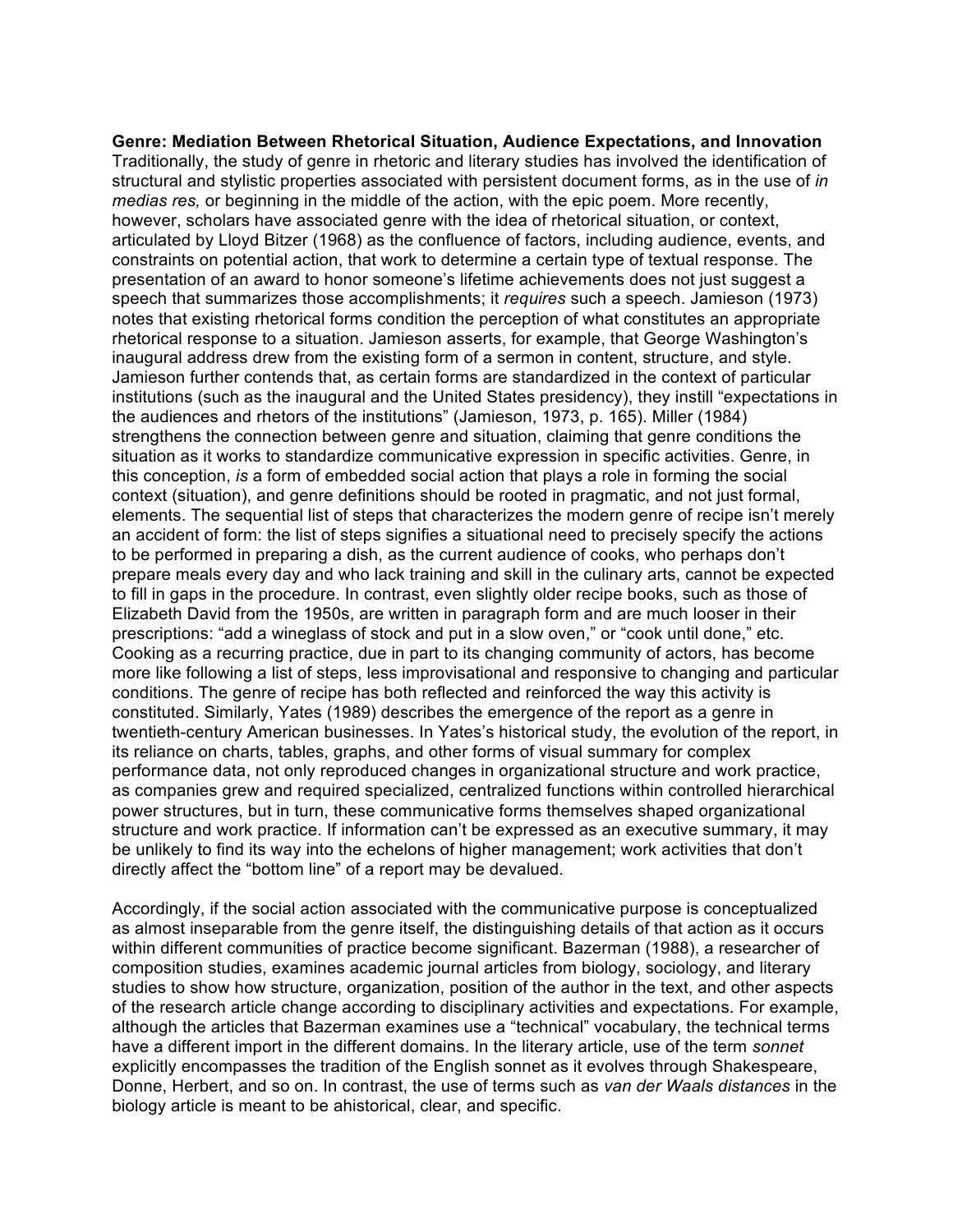However, while the concept of genre is based in the idea that certain communicative actions recur in a fashion that ensures reasonable stability, genres, as with any type of category, also derive their usefulness from being dynamic and malleable. On the one hand, as with the recipe and business report, genre expectations change gradually as community practice changes. Additionally, though, individual writers may adapt genre conventions for any particular situation, bending them for their own purposes (pitting "the world of personal intentions" against existing generic integrity, as described by Bhatia [2004], an applied linguist). The tension between flexibility and stability helps to make what seems to be a simple, intuitive concept play out in an unpredictably complex fashion in practice. Most people intuitively grant that genres such as "movie review" and "academic job talk" seem to exist and show consistent similarities across examples, and that to write a movie review or present a job talk that violates some number of the conventions associated with it is a risky prospect that the audience may reject. But without some level of innovation from example to example, despite regularities of purpose and associated community, the communicative act seems lackluster and ineffective. A job talk that meticulously adheres to all established conventions may be less effective than one that bends some rules in a strategic way. But what conventions can be bent, in what ways, to produce a more persuasive and effective text, and what conventions, if broken, violate audience expectations so much that the text fails to persuade? This is a complex problem. One of the most difficult aspects involves the unpredictable variable of the audience. The author may want to shape and control the situation in a certain way, adapting a genre in order to do so, but the audience might resist these attempts, asserting that the situation is not so, and that the genre has not been employed correctly. While the selective adaptation of genre conventions represents a form of communicative mechanism, in other words, it is a challenging task to predict or prescribe which modifications may be perceived favorably by readers.

## **Genre Appropriation and Adaptation as Persuasion**

Jamieson (1973) concentrates on showing how violation of genre conventions can make an audience unreceptive to the speaker's goals, emphasizing genre's role in constraining (and not enabling) responses to a rhetorical situation. Telling crude jokes as part of a eulogy? Odds are, the mourners will be shocked and uncomfortable, perhaps even angry. However, Jamieson also acknowledges that a "generic betrayal," while it may dismay a good portion of the audience, may yet be the root of a text's success. Jamieson provides the example of a pacifistic speech presented as an Independence Day (July 4) address by nineteenth-century abolitionist and politician Charles Sumner. The content of the speech, against all types of war, was not novel for the time, but it was quite unusual to relate such opinions as part of a ceremonial municipal occasion. While some of the audience became indignant at the seeming impropriety, others were impressed by Sumner's conviction. Similarly, in the funeral example, letting go with a bit of sophomoric humor may be a different matter if the deceased relished any occasion to spin a blue yarn; what would be wildly inappropriate for one situation may be instead an affectionate tribute, producing cathartic laughter and making for a more persuasive, more effective speech than if standard genre conventions had been conscientiously followed. This idea of genre is in keeping with the literary critic Kenneth Burke's (1969) characterization of rhetoric as the progression from "mystery," or intrigue sparked by an initial feeling of strangeness, to "identification," in which the audience comes to share common goals with the speaker.

Grasping the complexities of the social context seems a key element in being able to decide when it's more effective to adapt genre conventions rather than merely appropriate them. In determining when rhetorical forms might best violate conventions, the writer (or information system designer) needs to ascertain the ways in which all aspects of the situation—the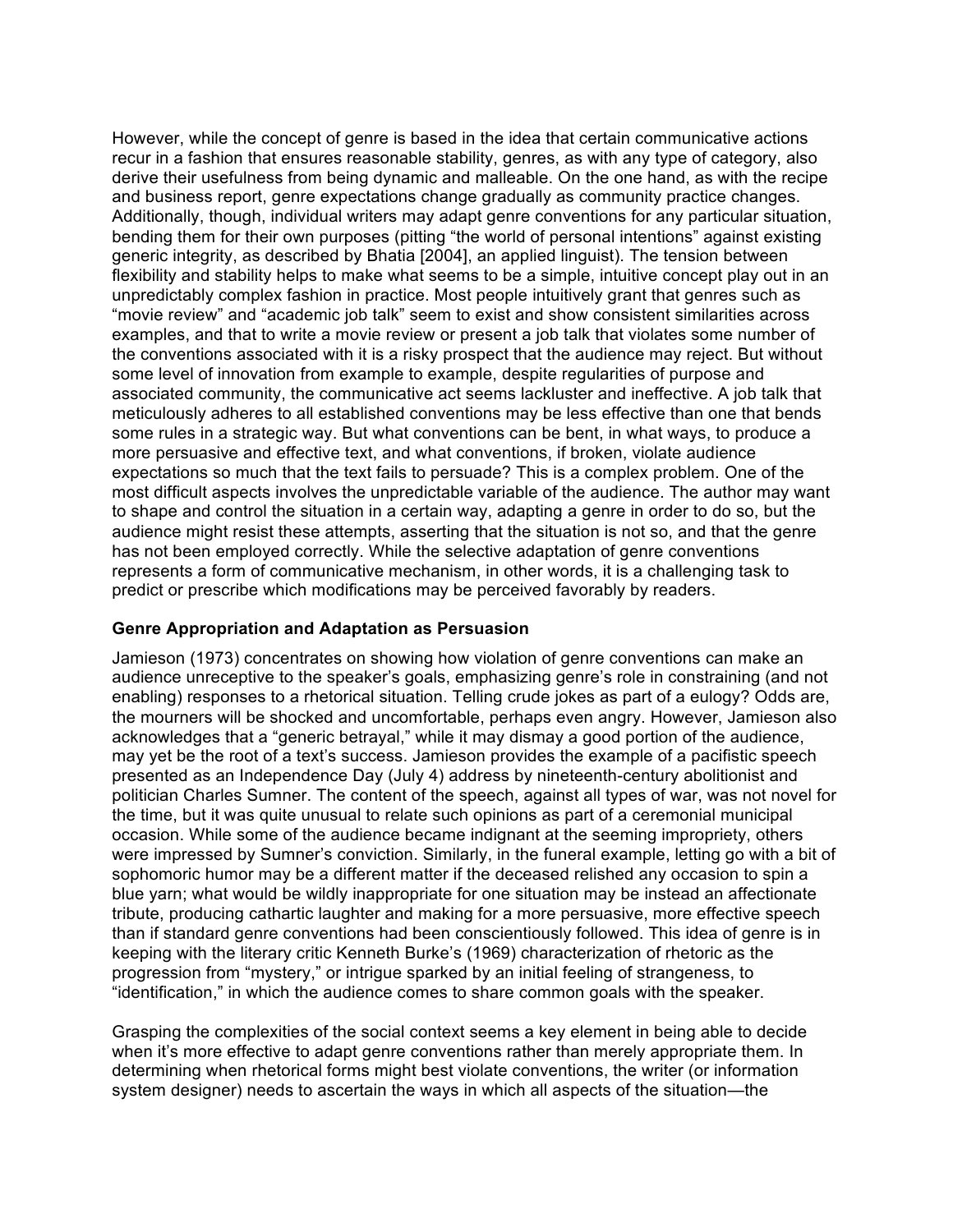communicative purpose, the associated discourse community—both fit and transcend the basic template of a recurring social action. The expert in a communicative genre, it appears, is not just a skilled writer who has mastered the details of a particular form (that a movie review provides some level of plot description but doesn't give away too many details, particularly about the film's conclusion, for example), but someone who can make adaptations in a way that not only satisfies but exceeds audience expectations. As shown in the following section of this paper, for example, the Prelinger Library may take liberties with some forms associated with the library, such as developing its collection based on the interests of its proprietors, as opposed to the needs of its patrons. However, the Prelinger nonetheless approaches the idea of access, a core value associated with both librarians and library patrons, very seriously, and it is this adherence to a strong community value that renders the library's loose interpretation of certain conventions more interesting than threatening, and ultimately, more persuasive. In using the communicative mechanism of genre adaptation, then, the ability of an author to show how genre modifications align with a community's goals and values may facilitate the progression from mystery to identification, enabling rhetorical success.

# **The Prelinger Library and Warburg Institute Library: Adapting Access as Value and Form**

San Francisco's Prelinger Library, a privately owned collection of about 50,000 items, adopts a variety of structural conventions that, on a formal level at least, place it recognizably within the genre of a library (Lewis-Kraus, 2007; Shaw Prelinger, undated). The Prelinger consists of books collected in a physical location, arranged in a systematic, linear browsing order on a series of six open shelves. It is open to the public; visitors have access to the stacks and can peruse any item during the library's open hours. Items can be scanned or copied for longer-term access. Patrons are encouraged to consult with staff for reference questions. However, some of the library's features are implemented in a manner quite different from most libraries. The Prelinger's open hours are irregular and limited; it is generally open Wednesday afternoons and some other afternoons that vary from week to week. Hours are not posted at the physical location, and users are instead instructed to check the institution's Web site. The location itself is within an industrial building in a sketchy area of town, and users need to ring for access via a security buzzer. Books are not cataloged and don't have call numbers, and the organizational system, which runs in a progressive order from one end of the library to another, is unique (for example, a series of headings on shelf 5 runs from U.S. Internal Dissent to Nuclear Threat, then to War, Conflict, and on to Peace, followed by Radical Studies and then Utopia). It is difficult for users who are unfamiliar with the collection to find something specific without browsing the entire extent of the stacks or personally asking one of the staff. Sometimes the categorization of an item is reevaluated, and the item is moved. Ephemera and books are shelved together. The organizational scheme itself may evolve as the collection does; it is not fully documented and there are no rules for class assignment. The collection's contents are idiosyncratic, based more on the preferences of the librarians than on the taste of the user community, and a large portion of the collection comprises discards from other institutions (random, but representative examples of the library's holdings include *Practice and Science of Standard Barbering,* from 1951; the government publication *A Study of Cider Making in France, Germany, and England, with Comments and Comparisons on American Work,* from 1903; *Big Dam Foolishness, The Problem of Modern Flood Control and Water Storage,* from 1954, and the serials *Bus Transportation*, *Candy Manufacturing, Modern Plastics, Texas Police Journal*. There is little contemporary or popular material.

To determine the effect of these innovations as a form of rhetorical mechanism, it seems worthwhile, in keeping with the discussion in the previous section, to examine the communicative purpose and community of practice associated with the library genre and to see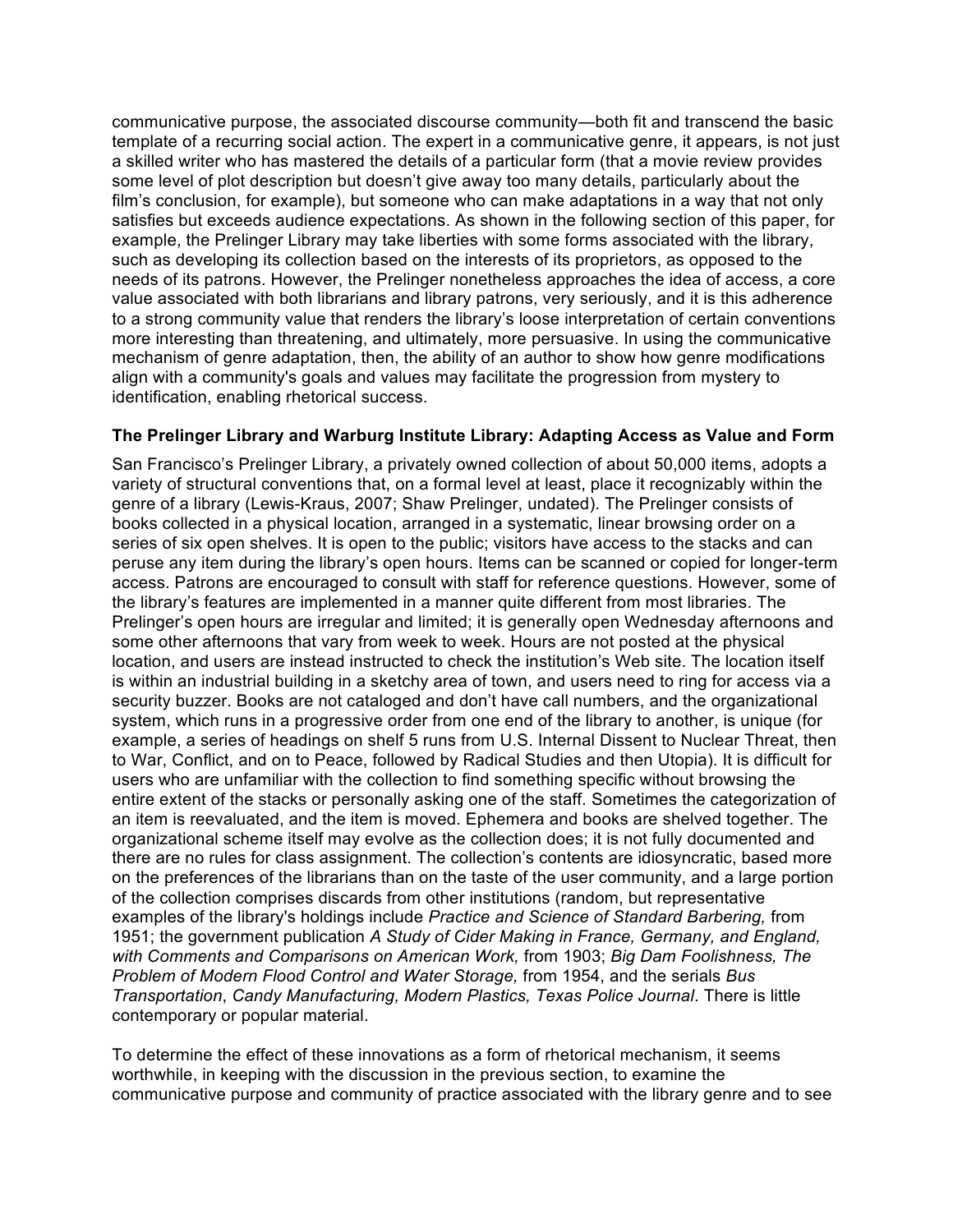how the adapted formal conventions work within the overall social context. Unfettered, universal access to information is widely accepted as a key value for the library community, one that is prized by library professionals and recognized by library patrons. The importance of access shows in the library community's commitment to ideals of intellectual freedom and removal of censorship, as revealed in a multitude of ways, such as the American Library Association's statement of ethics (which reads in part "We uphold the principles of intellectual freedom and resist all efforts to censor library resources") and its legal challenges to U.S. legislation that require libraries to restrict access to certain types of information (such as the 2000 Children's Internet Protection Act [CIPA], which mandates the use of Internet filtering software to block obscene content in public libraries that receive federal funding). This value placed on access similarly informs content and structure conventions of libraries, such as the development of holdings that reflect the needs of library patrons, including the selection of both subject matter and document type (films, music, periodicals, databases, Internet access). Moreover, librarians strive to maintain a neutral, unbiased attitude toward the material in their collections, believing it is their duty to provide access to works that they may personally find repugnant or even factually incorrect (as the ALA code of ethics reads, "we...do not allow our personal beliefs to interfere...with the provision of access to [our institutions'] information resources"). The value of access, in short, appears to inform many elements of the library as a genre. Just as, in Bhatia's [2004] analysis, the value placed on *precedent* within the legal community informs the content and structure of term definitions in legal textbooks, which are constructed according to historical development of legal theory (with a concomitant reliance on footnotes and citation), while in contrast, the value placed on *results* in business leads to the definition of terms, in economics textbooks, via easily operationalizable quantitative formulas.

On the surface, the rhetorical mechanism composed of the Prelinger Library's genre innovations, from the reduced hours and dubious location to the composition of the collection in both content and medium (books, serials, and ephemera, but all in print form), the lack of cataloging, the custom organization scheme and need to rely on library staff for anything approaching precise information retrieval, seems to portray restricted access. If I tried to go to the Prelinger Library on a Thursday morning (when most libraries would be open) to find a diverting novel to read on a plane trip, some advice for starting a vegetable garden, and a primer on Buddhist meditation, I would be disappointed: not only would I be unable to satisfy my reasonably typical requests, I wouldn't be allowed to take materials out of the library, except as copies or scans. If these features of the library that constitute the communicative construct of genre adaptation—peculiar selection of resources, irregular hours, lack of check-out privileges, and so on—are perceived as limiting access, then "the implied contract between rhetor and audience" described by Jamieson (1973) would seem to be violated, and a visit to the library would disorient patrons and leave them unsatisfied.

However, because the Prelinger Library's formal adaptations seem connected to a refined sense of access, it is able to make a persuasive case for itself, its goals, and the accompanying structure it uses for its collection. The Prelinger Library's real innovation, from which the structural changes evident in the library are motivated, is to modulate the idea of access itself, highlighting a facet of the concept that is seldom expressed in traditional libraries. Despite their stated goals and values, all libraries, for pragmatic reasons, restrict access to some information. A library only has so much space and so many resources, for example, so items that receive little use are "deaccessioned" and discarded. The access needs of the few are sacrificed to the access needs of the many. Looking at the access provided by typical libraries with this information in mind, the Prelinger Library, in its strangely focused holdings, can be seen as more focused on universal access than a public library whose collection is more precisely targeted to the current needs of its typical patrons. Similarly, the imposition of the Prelingers'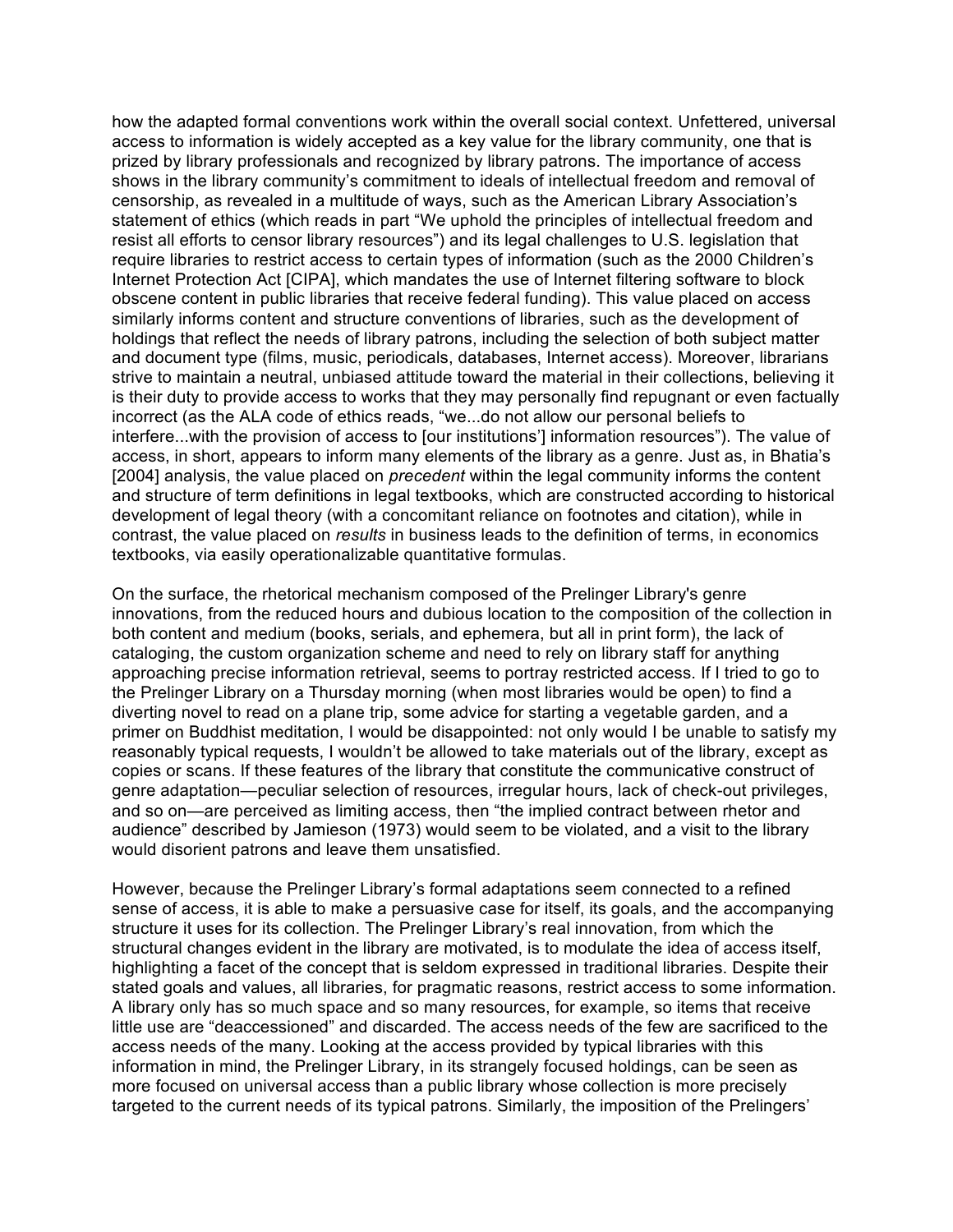personal preferences on the design of the collection can be viewed as rectifying an unacknowledged bias on the part of typical public librarians, that preference given to more widely used items at the expense of the old and outdated (but nonetheless historical and interesting). The Prelinger Library's refined notion of access thus encompasses access to information that was previously rejected by certain groups, access to documents that many people might not know about. The Prelinger displays its commitment to this amended form of access, and thus the rationale for the library's deviations from standard genre conventions, in a variety of ways, which also form part of the rhetorical mechanism of genre adaptation. Some examples include the personal tours and orientation discussions offered to first-time visitors, the library's Web presence and material written about the library in the popular press and other locations, and the overall experience of browsing a whole library's worth of discards and other atypical documents assembled in one place, as opposed to sprinkled throughout a larger collection.

In this adapted conception of access, the idea of preservation plays a central component. Preservation, of course, is one of the key values manifested in archives, as opposed to libraries. Is the Prelinger then merely an archive masquerading as a library? Has the Prelinger misclassified itself, in terms of genre? Well, while preservation does represent a primary motivating force for archives, the focus of an archive's activities is to maintain the historical integrity of a person or organization's document production and not necessarily to provide public access to these documents. As such, archival procedures of collection and description focus on the record as a form of historical documentation of the record's originator, and on the arrangement of records as a reconstruction of the "paper trail" left by a particular person or organization. For such reasons, records in archives are typically ordered by creator and chronology, not by theme or envisioned use. While the Prelinger Library does, in its content and structure, seem to emphasize preservation, it seems equally designed to reanimate interest in its cache of less popular documents, not merely to save them from the trash heap for historical purposes. The Prelinger's organizational scheme, for example, is designed to show an interesting progression of subjects and to illuminate topical relationships between items, to hopefully spark the interest of library users, and not to document production histories. It seems more accurate, therefore, to describe the Prelinger Library's adaptation of the library genre as a blend, mixing some aspects of an archive with other aspects of a library. Certainly, unlike most archives, the Prelinger Library does put extensive effort into making its collection available to the public. In addition to the topical focus of the classification and the emphasis on arrangement for browsing purposes, the public nature of the library also emphasizes an access orientation in addition to one of preservation. For example, while the location, limited opening hours, and lack of borrowing privileges initially appear restrictive, the library's founders believe in their mission so enthusiastically that they volunteer their own time and financial support to run the library; that the library is open at all, in any location, becomes evidence of its commitment to access, not evidence of access limitation. Additionally, the library is making great efforts to scan that portion of its collection that is within the public domain, and to make those scanned items available over the Internet. This kind of commitment is reminiscent of the ALA stance on speech, intellectual freedom, and censorship as contributory concepts to access.

The classification for the library of the Warburg Institute in London is, like the Prelinger's, unique to that collection, and the two institutions have been compared (many online sources erroneously claim that the Prelinger was inspired by the Warburg, and the pervasiveness of the comparison is noted in a 2007 Prelinger Library blog entry). They both indeed have unique classification schemes, and the selection of resources in each is motivated by personal interest on the part of the collector, not on the existing needs of an outside user group. The Warburg's collection is designed to inform upon institute's mission: to show how traditions and themes from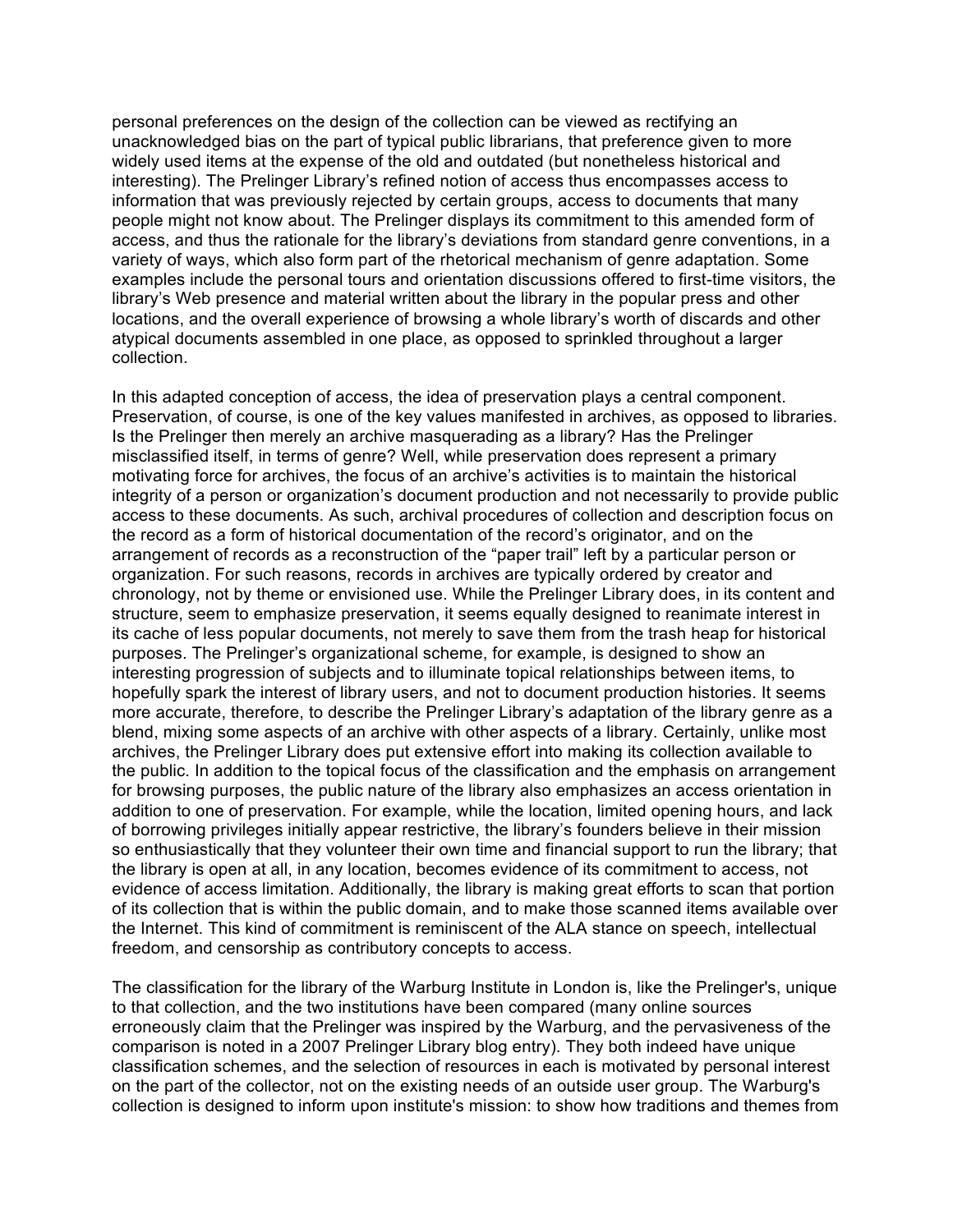ancient civilizations have both survived in and been transformed by current Western culture. According to the institute, the four main categories of the library's classification scheme, Action, Orientation, Word, and Image, have been selected precisely to embody that historical thesis: "to study the survival and transformation of ancient patterns in social customs and political institutions." Is it possible, then, to interpret the communicative mechanism formed through genre adaptations of the Warburg Institute similarly to those of the Prelinger Library? Several factors argue against such a determination. First, the Warburg Institute's resources are not discards or documents with otherwise low perceived value. It would not seem unusual for books housed at the Warburg to be acquired by other libraries for their scholarly interest; the Warburg's organizational scheme may support a particular theme associated with a specific set of documents, but the aspect of preservation that we find in the Prelinger Library is missing. Moreover, many of the Prelinger Library's deviations from the library genre are not present in the Warburg. The Warburg has standard opening hours and is a known, respected academic entity affiliated with the University of London School of Advanced Study. Its collection is (mostly) cataloged, and its resources can be searched using the University of London online catalog, in a standard library catalog format (with author, title, and subject access points). Indeed, the Warburg Institute library's only significant deviation from any other academically focused special library (such as any university's art library) is in the demarcation of its subject matter (not a standard discipline such as architecture or law) and in its associated classification. If the rhetorical mechanism of genre adaptation manifested in the Warburg refines the notion of access, then, it refines it in a way different from both the generic standard and from the Prelinger Library.

The key value associated with the mechanism constituted by the Warburg's adaptation of genre conventions appears related to the classification's emphasis on thematic integrity. Even more than the Prelinger Library, the Warburg articulates a clear set of issues that it attempts to illuminate through the selection and arrangement of resources: as the organization's Web site clarifies, the goal of the institution is "not to cover any one discipline exhaustively but to bring as much and as diverse information as possible to bear on specific problems." These problems are represented by the main classes in the collection's organizational scheme. In Action, the path of ancient traditions is traced through social and political institutions over time; in Orientation, the notion of magic evolves into separate strands of science, philosophy, and religion; in Word, enduring symbols and forms are followed throughout Western literary traditions; and in Image, the same is examined for art and architecture. In the context of the Warburg collection, the concept of access is refined by linking it to interpretation and understanding of resources, in addition to merely locating them. Part of accessing a specific item at the Warburg involves its placement in relation to a particular theme; because the themes are embodied in the classification scheme, there is no separating these actions.

Just as the Prelinger's transmutation of access involved the fusion of that concept with another compatible idea, preservation, so does the rhetorical mechanism formed through the Warburg's adaptation of access involve the blending of access with a related element: in this case, curatorship. The Warburg's identification of a specified group of resources with a particular theme seems quite similar to a museum curator's identification of a particular group of artworks to express the chosen ideas for an exhibition. While some art exhibitions are initially organized according to creator, chronology, or subject, even these types of exhibitions are often arranged to additionally portray one or more themes, such as the evolution of the artist's technique from figurative to abstract, evidence of nineteenth-century Parisians' interest in Japanese motifs, or the use of clean lines and the idea of austerity in Neoclassical painting. For example, a summer, 2008 exhibition of contemporary Korean art at the Seattle Asian Art Museum links the art's formal simplicity with the Confucian aesthetic of an earlier period, the Choson. Other exhibitions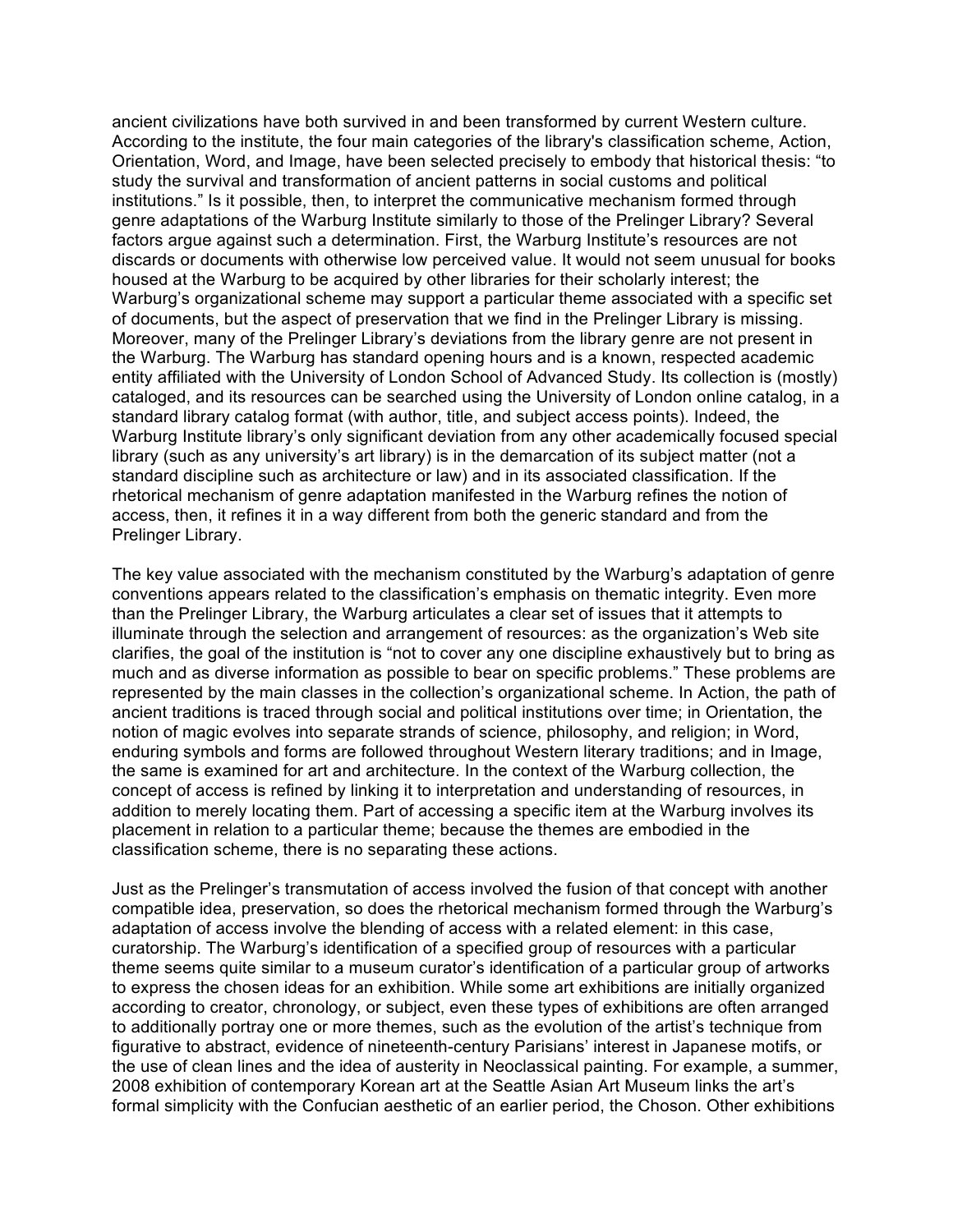begin with a thematic point of entry, as the Warburg does: a 2008 exhibition at the New York Museum of Modern Art, for example, takes as its starting point the idea of design response to technological and social change. The themes that these exhibitions hope to illuminate are, similarly to the Warburg collection, expressed partly via the arrangement of objects. And yet, as the Prelinger appropriated aspects of the idea of preservation yet did not take on all the qualities of an archive, the Warburg assimilates some aspects of curatorship and does not become a museum. Its collections are available to the public in the same way as any other academic library, for sustained study, and aren't merely for one-time viewing, as with most museums.

It seems like no accident that the genre refinements expressed in the Prelinger and the Warburg can be traced to institutions, archives and museums, that are already commonly seen as having goals similar to libraries (archival studies and museum studies may both be taught at library and information schools, for example). It is, similarly, an easier task to combine genres of comedy and romance (which already have similarities, such as happy endings) than it is to combine comedy and tragedy, which are classical opposites. If the changes made to a generic standard are not shown to have a purpose, or if that purpose seems opposed to that of the originating genre, the adaptations won't seem to make sense and won't be persuasive. Both the Prelinger Library and the Warburg, however, do seem successful in using the communicative mechanism of genre refinement to extend important community concepts in ways that are original and striking but not outlandish, grounding their adaptations in the appropriation of complementary values used in affiliated types of institutions. The rhetorical goals of each information system are thus advanced.

## **Using the Communicative Mechanism of Genre in the Practice of Information System Design**

As recognized by Bhatia (2004), expert writers in a particular context may successfully manipulate genre without being able to systematically articulate the rationale for their design choices, similarly to the phenomenon described by Donald Schon (1987) as artful competence or reflection-in-action, where experienced designers are confident in their abilities to define a problem and manipulate the design situation without necessarily being able to explicitly describe their decisions. It certainly seems likely that the designers of the Prelinger and Warburg collections were not actively considering the persuasive effects of genre manipulation as part of their design process. However, through an enhanced understanding of the expressive, rhetorical aspects of information systems, such as that provided through the preceding analysis, we can enable more systematic, purposeful design for communicative purposes.

To demonstrate how a firmer grasp of the ways in which genre adaptation functions as a communicative mechanism can facilitate practice, I created a rudimentary prototype information system design to represent a distinct perspective on the subject of vegetarianism. Through the prototype, I argued that vegetarianism represents an ethical imperative, and that a moral life demands a vegetarian diet. In creating the design, I first articulated a communicative strategy that incorporated genre adaptation as one of its rhetorical mechanisms. To determine the genre strategy, I contemplated a user audience that was not currently vegetarian but had some interest in potentially reducing meat consumption, perhaps for health reasons or environmental concerns. Such an audience would not initially see itself as being motivated by a specifically moral purpose (in contrast to, for example, an audience of animal rights sympathizers). Although this specification could represent a diverse group, I reasoned that one shared value of this community would emphasize long-term thinking and preventative measures, a potential willingness to make lifestyle changes if links could be drawn between immediate choices and downstream effects; in other words, a willingness to consider sustainability when making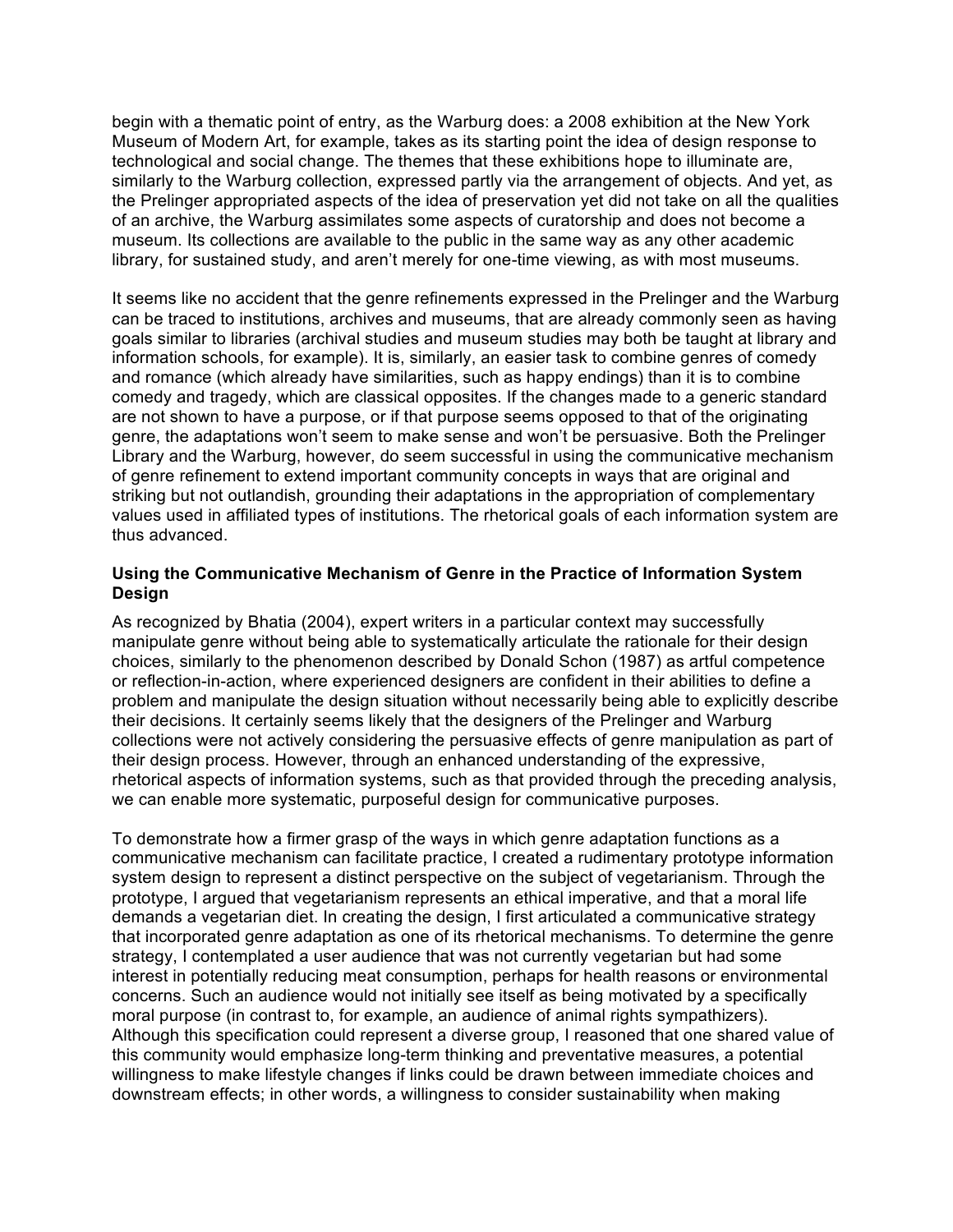decisions associated with daily life. I also noted potential receptivity to the idea of connecting personal decisions to larger consequences, as in dietary changes to overall health, or individual purchasing decisions to environmental benefits. Based on this analysis, I decided that adaptations to the structure of my prototype collection design would facilitate the expression of these community values, connectedness and sustainability.

In the prototype, which I called the Ethical Vegetarian Resource Library, this genre strategy manifested through the determination of unique categorical access points to show how arguments for the ethical necessity of vegetarianism are linked into a network of core moral values, historical precedents, and potential activities in a number of areas, not just diet: in other words, to an overall agenda of personal and social decisions for sustainable living. I reconceptualized the standard subject access point into four sections that represented answers to the following questions:

- Why is it necessary to be vegetarian? (arguments that entail vegetarianism)
- What does it mean to be vegetarian? (values that form the core of a vegetarian lifestyle)
- What are the historical roots of vegetarianism? (how thinkers over time have advocated vegetarianism)
- How do I live as a vegetarian? (the actions that result from accepting the arguments, and ways to facilitate those duties)

These four complementary categories were not meant to be facets of a single topic, whereby a subject designation would be synthetically determined, but almost as four separate but related collections that each represent a different type of argument for vegetarianism as a morally necessary aspect of sustainable living. Through this structure, it is possible to show how a variety of lifestyle decisions fit together in an ethical framework. For example, the concept of nonviolence is defined in the prototype as a moral value associated with vegetarianism. Through relationships between the categories, it is also possible to show that nonviolence is an element in both logical and religious arguments for the necessity of not only vegetarianism, but general compassionate living, advocated by a variety of historical figures. Links between the prototype categories also depict how nonviolence might be expressed through other lifestyle choices in addition to vegetarianism, such as the adoption of consensus-based decision making in organizations. The basic structure is supported through an information design that explains the categories and clarifies their relationships, emphasizing both the broad conceptual base that leads to the moral necessity of vegetarianism and the potentially far-reading consequences of vegetarianism at personal, social, and planetary scales. The following figure sketches the information design for the Nonviolence category.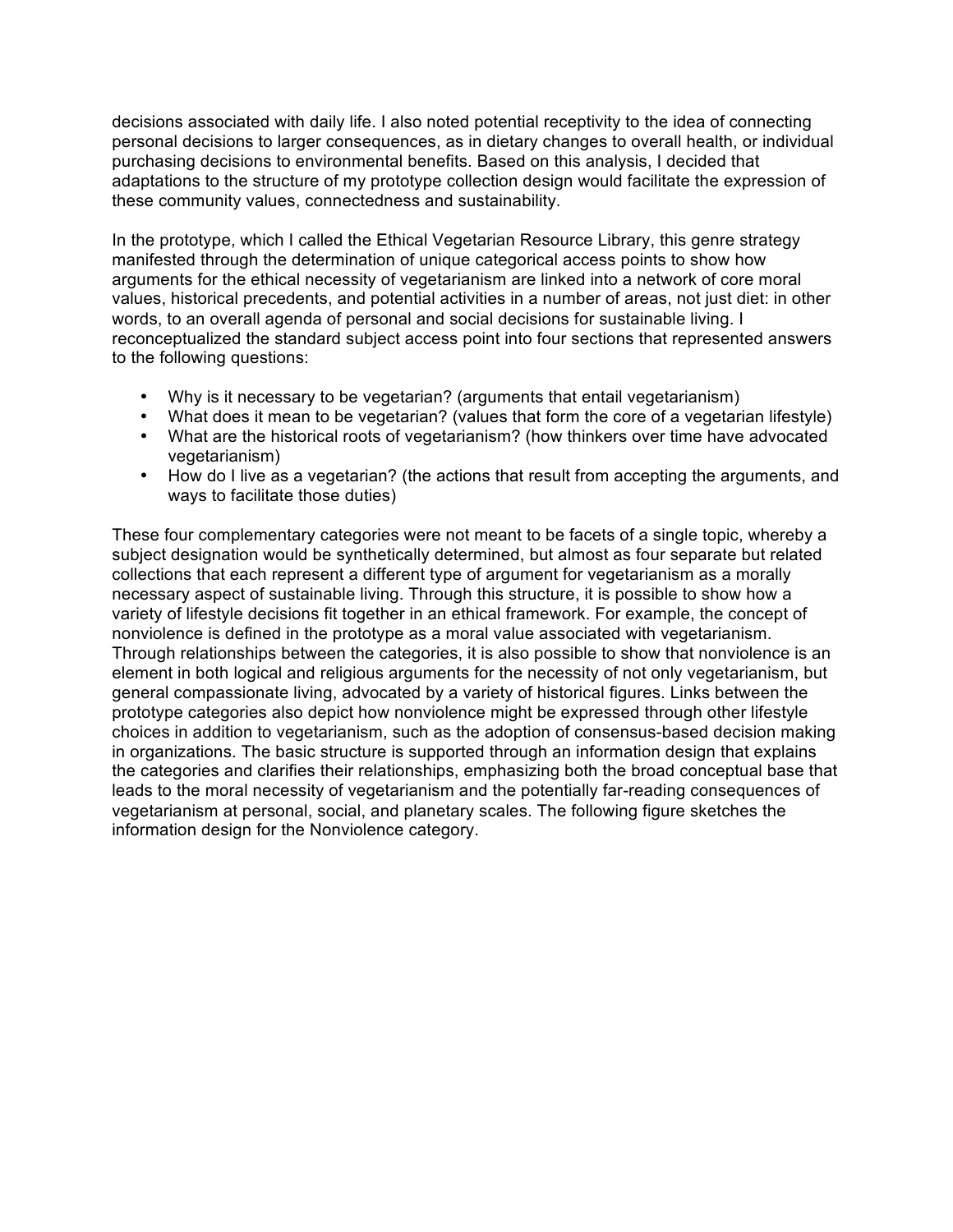The question at the top of the page represents one of the four main categories in the prototype's adaptation of the subject access point: in this case, the section focused on values.

What does it mean to be vegetarian?

#### Nonviolence

Nonviolence as a value emanates from feelings of respect and compassion towards other sentient beings. While living according to nonviolence does not mean that one is prohibited from defending oneself against attack, it does speak to a conviction that true equality requires the elimination of unnecessary physical domination. Adopting nonviolence entails vegetarianism, because killing animals for food is not necessary in the modern world. Living according to nonviolence also suggests a need to reduce pollution and other forms of violence against the earth, and an endorsement of political systems, such as consensus, that promote equality amongst citizens.

Descriptive text defines the Nonviolence

category in relation to

Resource Library and

about how the category

represented through the

information system.

the context of the

**Ethical Vegetarian** 

educates the user

fits into the overall

perspective

| The Category       | Category context                                                      |                           |
|--------------------|-----------------------------------------------------------------------|---------------------------|
| Context area       | Values supported by vegetarianism                                     |                           |
| shows the          | Unity of beings                                                       | The Related Categories    |
| immediate          | Equality                                                              | area shows the concepts   |
| hierarchical       | Liberation                                                            | related to Nonviolence    |
| context of         | Compassion                                                            | that appear in other      |
| Nonviolence        | Mindfulness                                                           | sections category         |
| within its section | Nonviolence                                                           | structure: one section    |
| of the category    | Peace                                                                 | focuses on reasons for    |
| structure (the     | Citizen democracy                                                     | adopting vegetarianism    |
| values-oriented    | Related categories                                                    | (ethical and religious);  |
| section).          | <i>Ethics:</i> Suffering of sentient beings                           | another section           |
|                    | <i>Ethics:</i> Moral duty of planetary stewardship and global welfare | concentrates on the       |
|                    | <i>Ethics:</i> Attainment of happiness through virtuous living        | history of vegetarianism, |
|                    | <i>Religion:</i> Kinship of spirits                                   | and the final section     |
|                    | <i>Religion:</i> Evidence of compassion                               | represents activities     |
|                    | History: Twentieth century India and nonviolence                      | associated with a         |
|                    | Daily activities: Consensus-based decision making                     | vegetarian lifestyle.     |

Figure 1: The Nonviolence category illustrates how genre adaptations in a prototype information system for vegetarianism serve values of connectedness and sustainability

In this example, explanatory text clarifies the definition of the Nonviolence concept within the system, how nonviolence relates to vegetarianism, and how it relates to other aspects of a sustainable lifestyle. A list of related categories shows how the value of nonviolence is tied into a variety of moral arguments for vegetarianism, many of which have a wider impact than diet, and also show how nonviolence has been historically tied to vegetarianism, as well as activities that engender nonviolence.

## **Conclusion**

It has been generally accepted that, through selection, arrangement, and other means of access provision, information systems communicate a point of view on the materials that they collect. The precise mechanisms through which information systems communicate, however, have not been widely studied, nor has research indicated how information systems might communicate effectively or persuasively. This study begins to answer these questions by describing one communicative mechanism, the selective adaptation of genre conventions, and by showing how that mechanism works to serve rhetorical goals in two existing information systems. By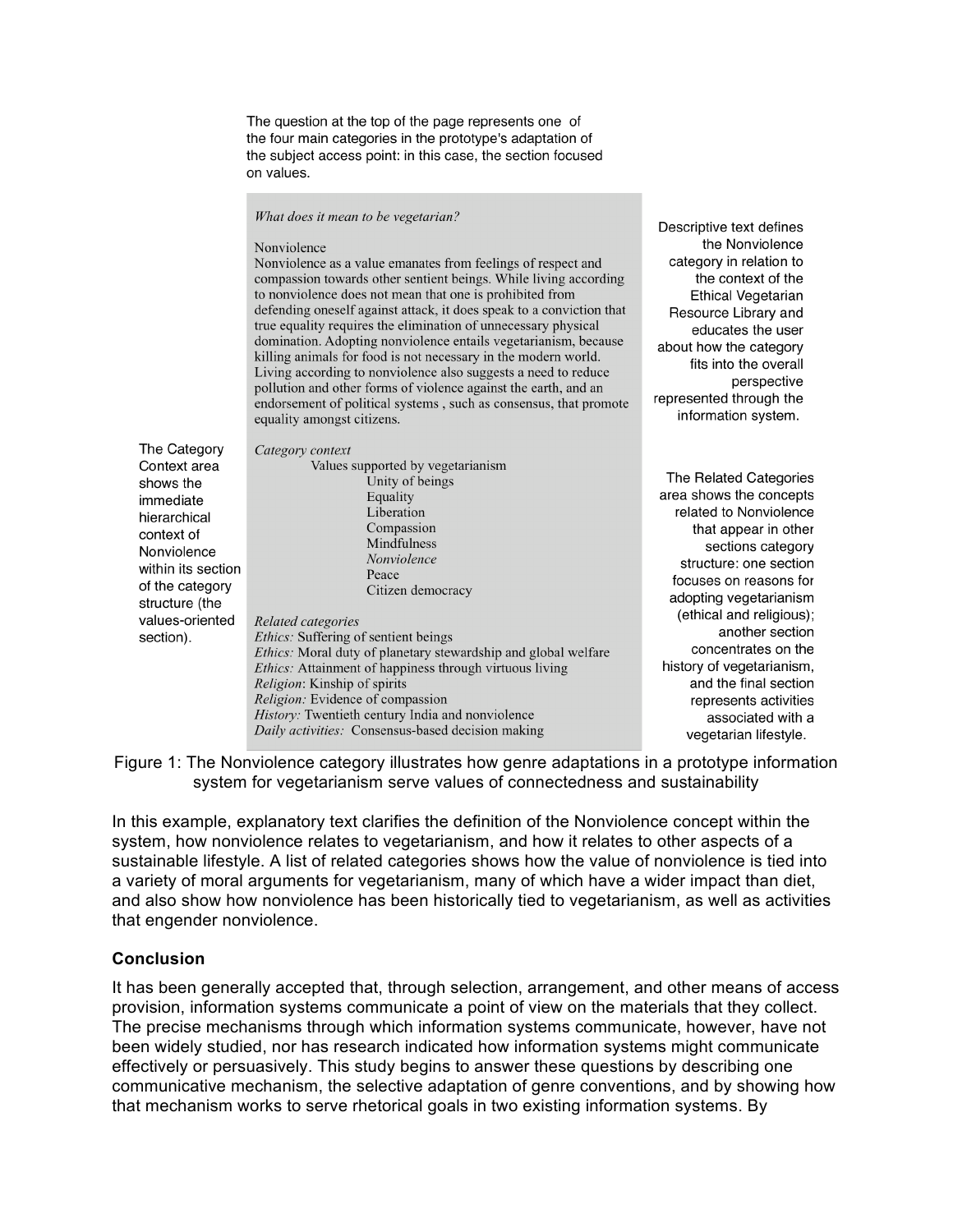developing a conceptual understanding of this and other communicative mechanisms through both the synthesis of a thematic framework drawn from key research in other disciplines (in this case, rhetoric, composition, and applied linguistics) and through critical analysis of existing systems, we can more purposefully and systematically design information systems that explicitly facilitate communicative goals. In doing so, we enable the potential for discussion and dialogue between different communities.

Here, I demonstrate the potential for such ideas to inform practice via the construction of a prototype information system design that, through the structure in which it arranges resources and makes them available for user access, advocates for the adoption of a vegetarian diet as an ethical imperative. This perspective on the subject matter is partially expressed through the rhetorical mechanism of genre adaptation, as the traditional subject access point has been modified to express four complementary aspects of the argument, and the information design through which the category structure is revealed to users has been customized to define concepts and relationships through a combination of explanatory text and associative category links across the four main sections. As suggested through the characterization of genre illustrated in the interpretive analysis of the Prelinger Library and Warburg Institute, in which the rhetorical success of the communicative mechanism of genre adaptation was strengthened through a refined, but clearly continuing appreciation of community values, the prototype's genre strategy underscores perceived values of connectedness and sustainability in the target user audience.

In foregrounding the expressive potential of information systems and their character as themselves types of documents, this study suggests that it is both possible and productive to view information system design, or the selection, arrangement, description, and provision of access to documents, as a form of writing. One implication of this way of framing information system design is to introduce the idea of rigorous, methodical critique as not only an element of design research and practice, as illustrated through this study, but as a potential means of evaluation and also as an aspect of responsible use. In terms of system evaluation, informed, systematic critique can form a powerful complement to existing evaluative methods, such as the compilation of precision and recall measures or the results of user testing procedures. Just as, for example, a building can be variously evaluated for its structural integrity, for how it accommodates user space requirements, and for how it fits within and extends architectural traditions, an information system can be examined for its retrieval efficiency, ability to respond to user-generated requests, and its communicative expression. The scholarly critique, as practiced within the humanities disciplines, is a time-tested means for considered reflection of such properties, and it may be a useful addition to the variety of methodological approaches used within information science. In addition, as we would encourage users to be critical readers of documents, we might similarly encourage users to be critical readers of the systems that provide access to documents, to assimilate the character of the skeptical librarian described by Patrick Wilson (1983). In our increasingly networked world, all users must engage critically with systems that provide information, examining the positions that they communicate on their resources and making informed judgments regarding the messages they send.

# **References**

Bazerman, Charles (1988). *Shaping written knowledge.* Madison, WI: Univ of Wisconsin Press.

Beghtol, Clare (2001). Relationships in classificatory structure and meaning. In Carol A. Bean and Rebecca Green, editors. *Relationships in the organization of knowledge.* Boston: Kluwer Academic Publishers.